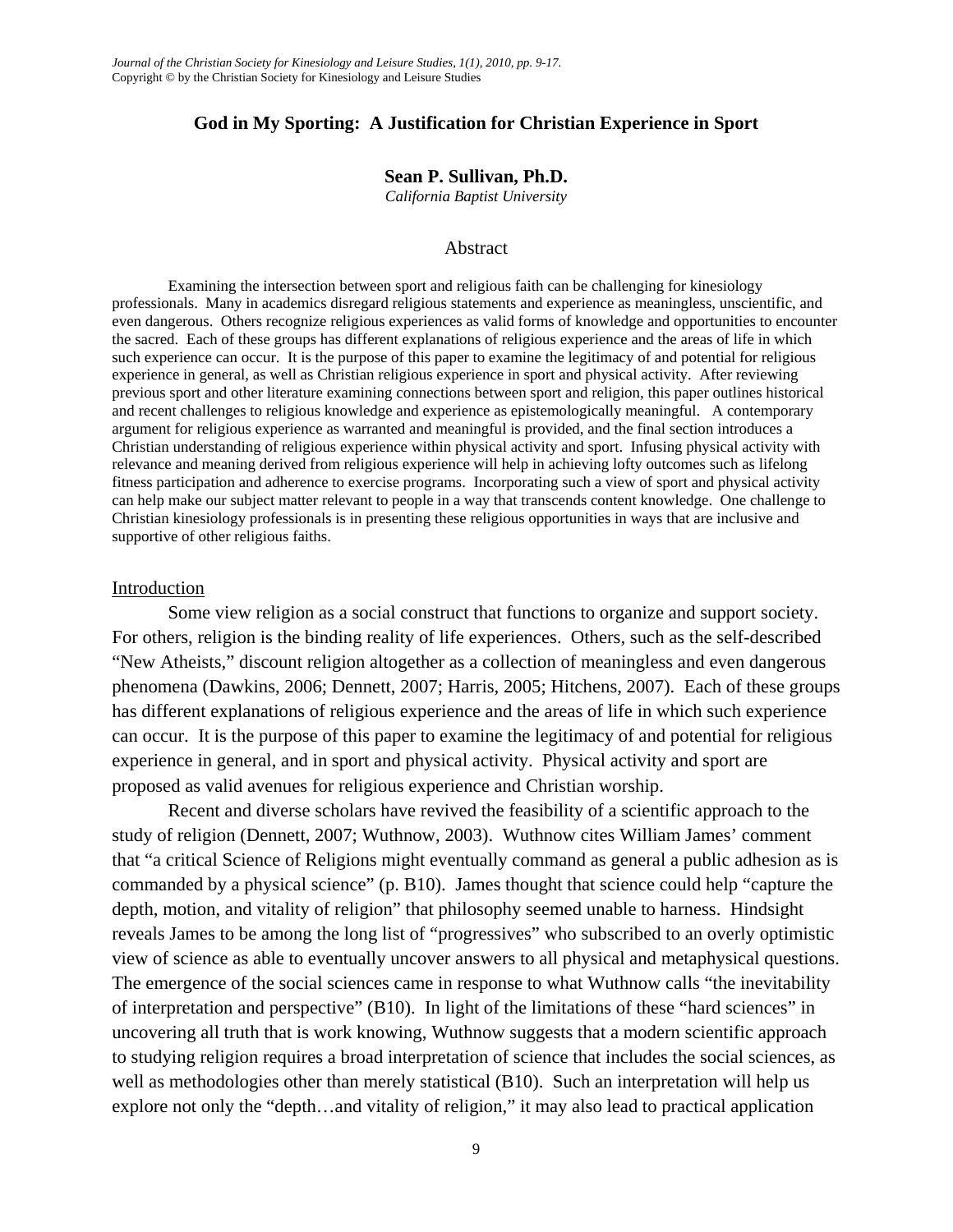within sport and kinesiology in important areas like exercise adherence and relevance to students and practitioners.

 Researchers within sport studies have begun to embrace this scientific, or theoretical, study of religion. Twietmeyer (2008) gives a Christian theological defense for a high view of the body and physical activity. Some have addressed the effects of religion, as well as specific religious belief such as Islam and Judaism, on physical activity participation and adherence (Kahan, 2003, 2002). Hoffman (2010) examines the specific impact of the American sports culture on evangelical Christians. The purpose of this paper is to provide a philosophical justification, distinct from an empirical or "hard science" approach, for religious experience as valid in general and as it relates to physical activity. Examples are given of how physical activity can provide Christian religious experiences in the form of knowledge of God and worship.

#### Sport as Religion

[Sports] belong to the realm of the beautiful and play to the world of nature, but neither to the holy (Higgs, as quoted in Hoffman, 1992, p. 8).

 Setting out to establish a relationship between religion and sport seems incongruous. Hoffman (1992) contrasts the two, "religion is serious and solemn and concerns things eternal. By contrast, sport is frivolous, lighthearted, and ephemeral" (p. vii). The idea that sport qualifies as a modern religion is bordering on ludicrous, if not sacrilegious; however, this equating of sport with religion depends on the definition of religion that one holds.

 Tillich (1948) defined religion as "the state of being grasped by an ultimate concern, a concern which qualifies all other concerns as preliminary and which itself contains the answer to the question of meaning and of our life" (p. 6). This expansive definition intimates religion as that which a person considers to be of ultimate reality and value. Without precisely defining this concern, it is easy to see how almost any human endeavor, sport included, might assume religious significance for a person. One can agree with Slusher (1967) that, "sport appears to be an answer to the discontentment that man feels. Life is not all it should be. There is a great void...[to] fill. Some turn to religion to take care of this need...others turn to sport to provide that something extra in life" (p. 10). Many in modern society have turned to sport, especially the commercialized and professional form, as a religious practice that can fill the void once filled by traditional religion. One need only look at the filled football stadiums and high television ratings across the country on Sunday afternoons as proof of this religious substitution.

 Social scientists define religion according to its societal functions. Durkheim (1915) argued that society shares a set of beliefs, often celebrated in sacred rituals, in order to provide social cohesion to the group. These sacred beliefs and rituals are themselves symbols of society; thus, society itself becomes the object of worship. Given the intensity of emotion that exists in a sporting community around play-off time, it is no wonder that some have made a case that, in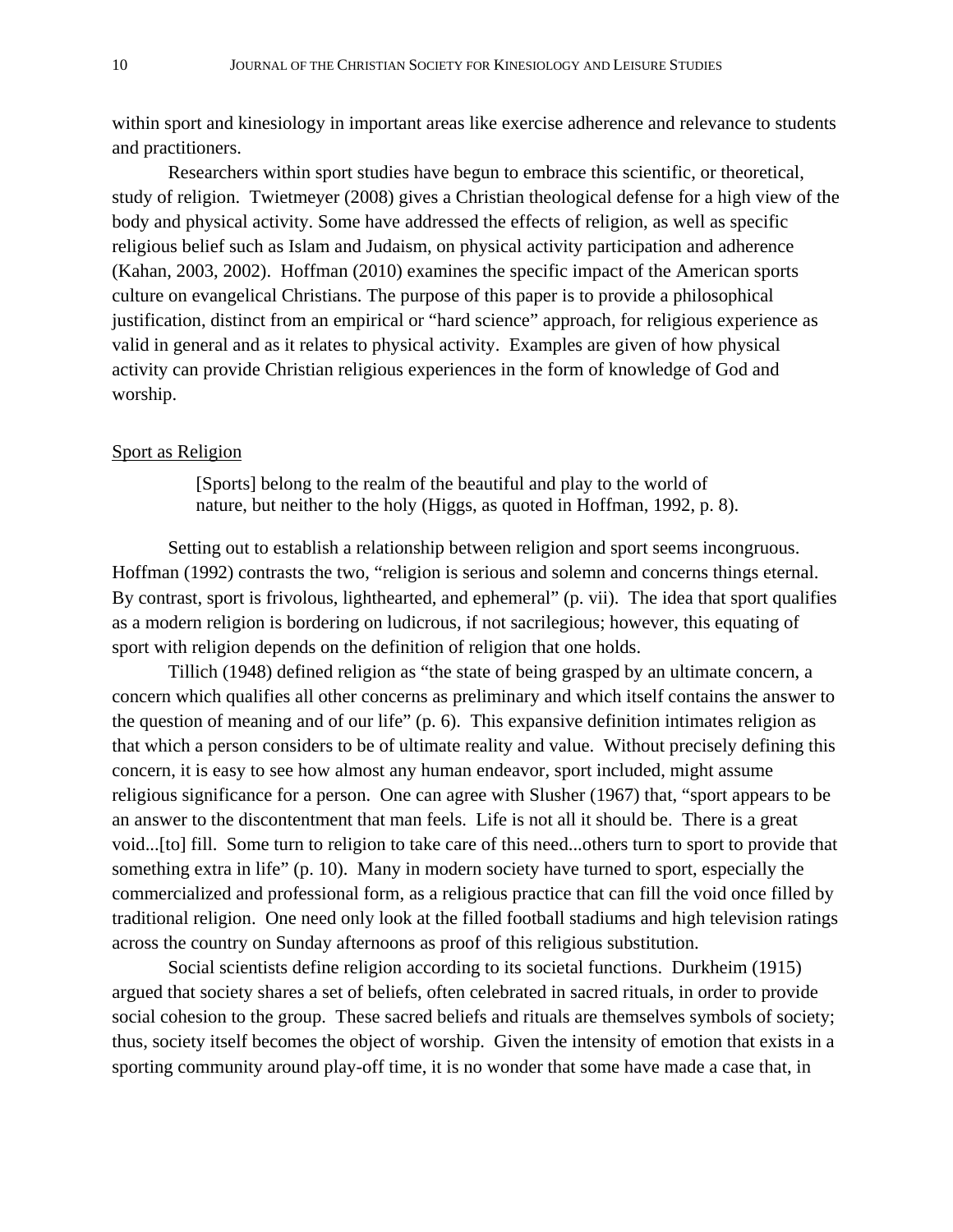glorifying sport through common rituals, Americans are worshiping American society through these athletic contests.

Novak (1976) labels sport a "natural" religion. Participation in sport drives man "godward." He becomes "in touch with certain dimly perceived feelings of human life within the cosmos" (p. 20). Further, "sports flow outward into action from a deep natural impulse that is radically religious: an impulse of freedom...a zest for symbolic meaning, and a longing for perfection" (p. 19). Of course, sport is not "a religion in the same way that Methodism...is a religion," but is instead similar to a secular or civil religion (p. 18).

 Bellah (1967) described the emergence of a common religious orientation shared by the majority of Americans that has underpinned and maintained many of America's historical institutions as a civil religion. Using patriotic rituals and ceremonies, religious holidays, and sacred texts, this civil religion ties Americans together in a common national faith that also accommodates the many individual faiths. Scholars have dealt with sport as a civil religion (Coakley, 2008), as well as a sub-category of civil religion known as folk religion (Ladd & Mathison, 1999). Sport becomes a folk religion when it incorporates a set of values, myths, beliefs, and ritualistic practices that evoke tradition in ways similar to traditional religion.

Common sense tells us that any attempt to equate sport with religion is misguided. One researcher argued that, while sport and religion may share some common attributes (e.g. sacred space, ritual, ceremonies), the term religion does not stretch enough to include such things as sport. It is the "uncomfortable prerogative" of religion to serve such functions as 1) accounting for man's origin, 2) answering questions of ultimate concern, and 3) grappling with such issues as pain, disease and death. Sport, of course, does not serve in a similar manner. Thus, taking the metaphor of sport as a religion literally would be a mistake (Hoffman, pp.55-61).

 While it seems apparent that sport is not religion in a traditional sense, unless one engages in a serious redefining of the term religion, a question of interest is whether sport and physical activity can be a legitimate arena for religious experience and expression. Slusher (1976) notes the religious qualities of the sporting experience, "Within the movements of the athlete a wonderful mystery of life is present, a mystical experience that is too close to the religious to call it anything else" (p. 127). Through this mystical experience, the athlete can encounter that which is beyond reality. However, we must understand religious experience in general before we label participation in sport as an avenue for such experience.

### Religious Experience as Knowledge?

 Philosophers over the last few centuries have questioned the validity of religious experience as a verifiable and reliable source of knowledge. Scientific positivists of the past, as well as vocal skeptics and atheists in recent years, challenge religious assumptions and experience primarily on the meaningfulness of religious statements and practices. The present discussion cannot deal with this debate in any exhaustive way. Instead, outlining one strand of this historical debate will facilitate discussion of a specific kind of religious experience and will lead to an argument for such experience within sport and physical activity.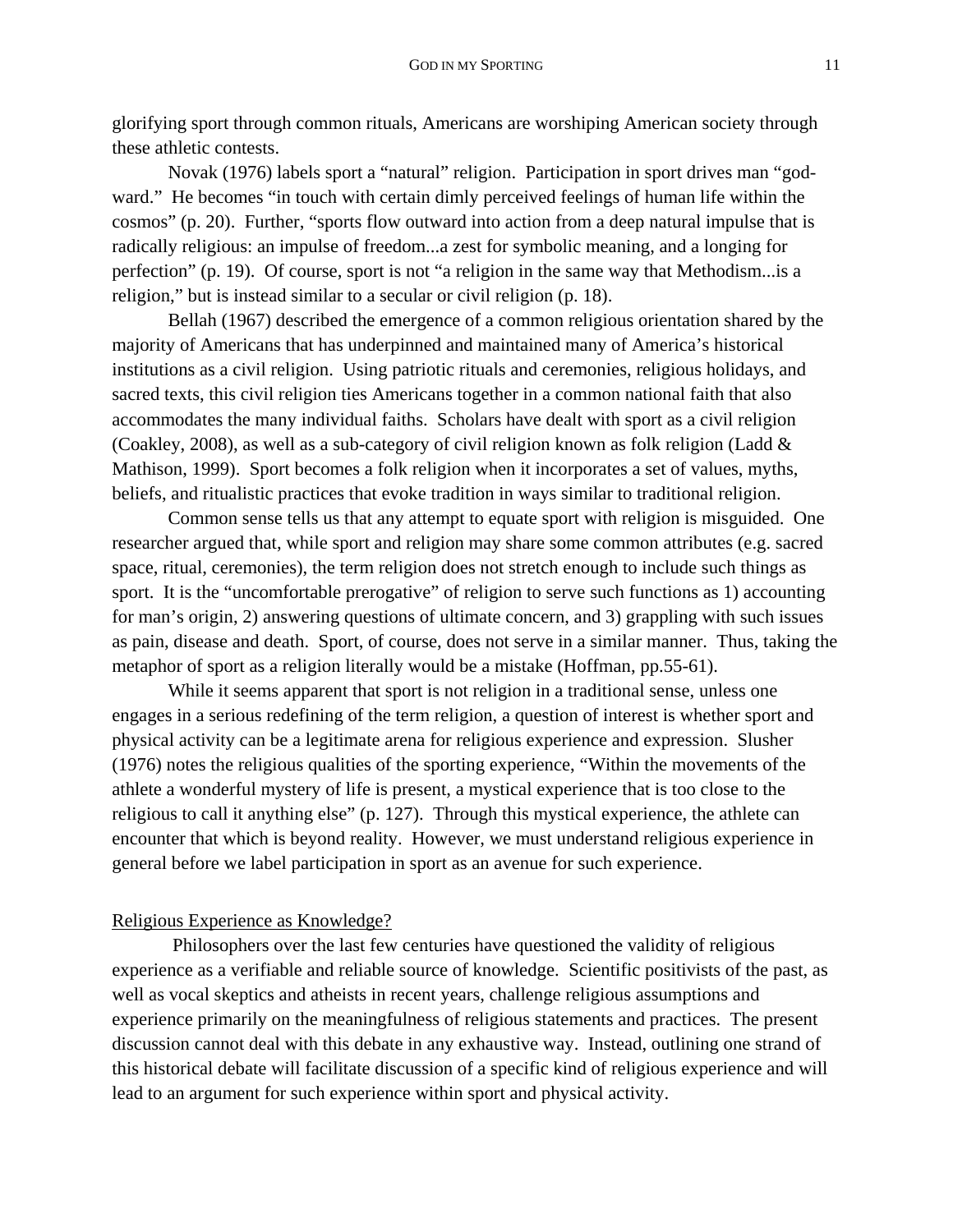Opponents of religious experience as legitimate knowledge argue that religious statements are meaningless; they are incapable of being either falsified or verified in an empirical sense. Proponents of religious experience as genuine knowledge argue that religious statements can be as justified and reasonable as other claims to knowledge. The progenitor of modern skepticism regarding religious claims was David Hume. Hume's writings led to other positivist thinkers like Comte, Russell, and, more recently, John Hick and Antony Flew. The famous gardener metaphor used by Flew (and borrowed from John Wisdom) outlines the basic challenge to religious experience as knowledge.

 Flew believed that religious assertions, like all other assertions, should be capable of being proved empirically false. Since no possible situation could arise in which the religious believer would believe that the propositions "a gardener exists," or "God is good" are false, then such religious statements are incapable of falsification. Thus, religious assertions as statements of knowledge are devoid of content, meaningless, and even irrational (Hick, 1990, pp. 367-369). While current philosophers continue to invoke this assertion of the meaninglessness and irrationality of religious statements (Dawkins, 2006; Moreland & Nielson, 1993), many disagree with requiring scientific reasonableness to statements of religious experience.

 Recent philosophers, and especially Christian thinkers like Alvin Plantinga, address the oft-cited criticism of religion as unacceptable for intelligent individuals because of a lack of warrant. He targets the Freudian and Marxist critique that theistic belief "doesn't originate in the proper function of cognitive faculties successfully aimed at producing true beliefs" (Cignall, 2003, p. 22). This "classic" objection portrays religious belief as wishful thinking, the opiate that stupefies the masses. Plantinga responds by developing an alternative religious (and specifically Christian) explanation of knowledge. Plantinga does not set out to establish the existence of God on the basis of arguments and evidence. He instead reasons that "classical foundationalism," the common modern philosophical view of knowledge production, cannot meet its own standards and is therefore unable to comment on the rationality of religious belief (Plantinga, 1990, 492). He formulates an epistemology of religious belief whereby we develop religious propositions "in the basic way." Beliefs are neither infallibly true (self-evident) nor are they dependent upon the evidence of other established beliefs. Instead, knowledge consists of beliefs that are "properly basic." Knowledge of such beliefs must include true belief and warrant. Simple true belief is not enough to constitute knowledge. For example, if I hold the belief that, because I saw the president of the International Olympic Committee attending the summer Games in Beijing for free I can also attend them for free, this belief would not constitute "properly basic" knowledge. I would not be "warranted" in holding it since warrant applies the further notion of "proper function" to our cognitive faculties and perceptions:

A belief has warrant for a person *S* only if that belief is produced in *S* by cognitive faculties functioning properly (subject to no dysfunction) in a cognitive environment that is appropriate for *S*'s kind of cognitive faculties, according to a design plan that is successfully aimed at truth (Plantinga, 2000, p. 156).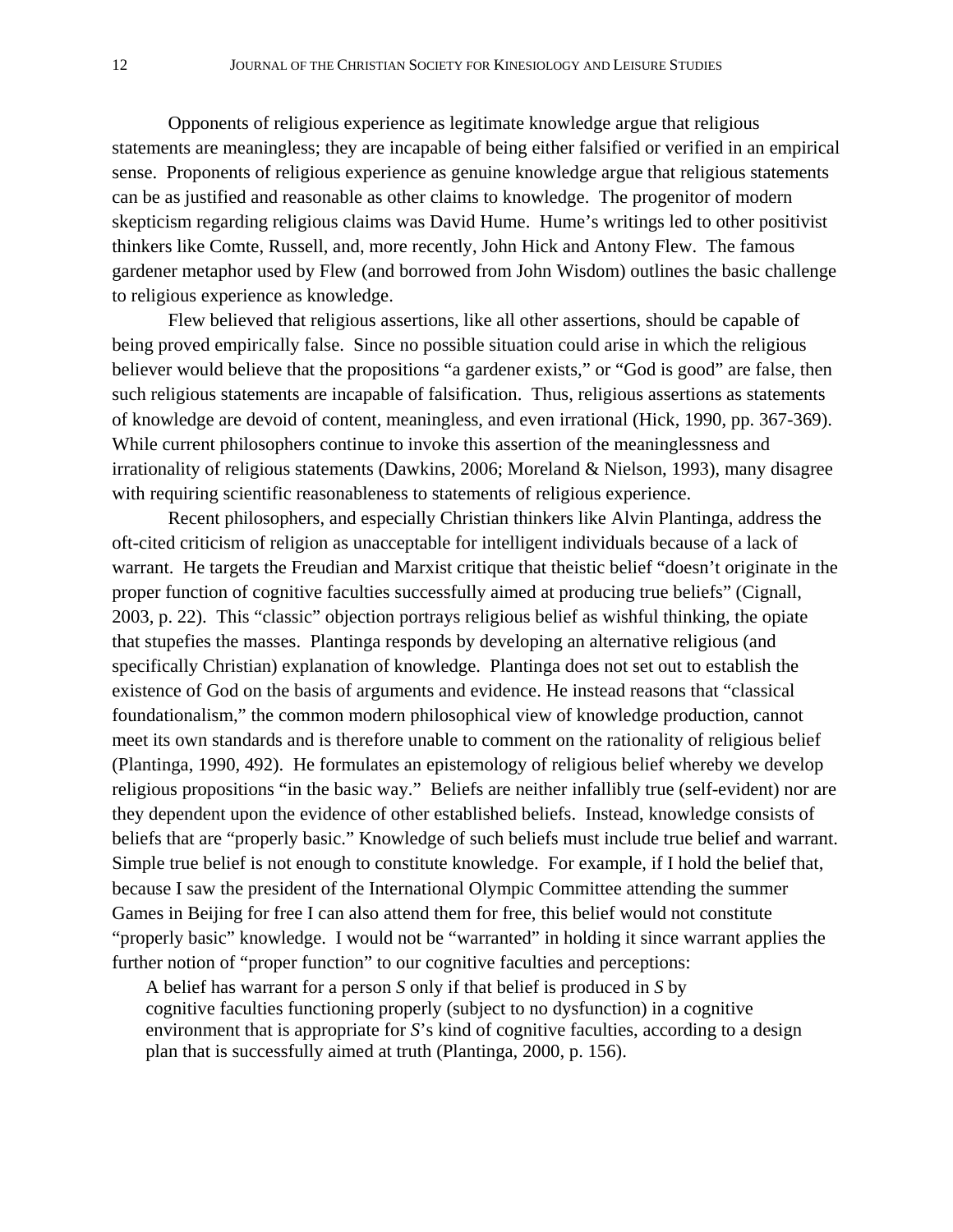For instance, my faculty of vision would produce a belief that does not have warrant if something were to cause my eyes to malfunction (for example, if the room I am currently in suddenly morphed into a house of mirrors at a carnival). But there is an additional and important criterion for the "basic way" of determining belief in God to be rational. This criterion involves certain experiential conditions that call forth such belief.

Knowledge of God can be "triggered" through various conditions and circumstances in life to produce beliefs about and experiences of God. The experience of such propositional truth can be roughly called "inductive," as it is arrived at from the bottom up in the form of conditions that call forth belief in propositions that can be "argued to and tested by a relevant set of examples [conditions]" (Plantinga, 1990, p. 498). These conditions lead to or infer the belief itself.Examples of such conditions in this inductive process include the glories of nature, gratitude for the pleasures of life, the sense of contingency in the world, and even experiences of danger, pain, or suffering. Such conditions provide a testing ground for determining the "proper basicality" of religious propositions. Returning to the nonreligious example of the IOC president and free access to the Olympic Games: I would quickly discover that, upon testing the conditions under which I saw the president enter the Games, my belief that I should also have free access would not be warranted. Though my vision was functioning properly, conditions such as IOC regulations, security protocols, and ticketing kiosks would quickly dissolve what I thought to be a justified belief in free admission. My belief lacked warrant and justification by specific conditions. Something analogous happens in the religious person and their sense of the divine, or what Plantinga refers to as the *sensus divinitatis*. Assuming that one's cognitive faculties are functioning properly and "aimed at truth," experiences of the religious can produce properly basic beliefs.

As long as the criterion for warrant is met, these conditions provide justification for religious belief as properly basic and rational. Such religious experiences are as epistemologically trustworthy as other "self-evident" beliefs as defined by "classical foundationalism" (Plantinga, p. 494-496). Assuming one's metaphysical faculties are functioning properly, life provides wonderful opportunities for justified religious belief. Interesting to us, of course, are the opportunities within sport and physical activity.

## Religious Experience in Sport

Religious experience is essentially private in nature. There can be no means of objective verification for such knowledge in the positivistic sense previously mentioned. William James labeled this quality *ineffability*, one of the "four marks" that justify a religious experience as mystical. For him, mysticism was at the center of all personal religious experience. Along with being incapable of adequate expression, mystical experience also involved *noetic* quality, *transiency*, and *passivity*. Directly related to the present discussion is the concept of *ineffability* (Hick, 1990, pp. 169-195).

 One need not look far for examples of those who have experienced the ineffable within sport. While sport psychologists may define such instances as *peak* (Maslow, 1968) or *flow*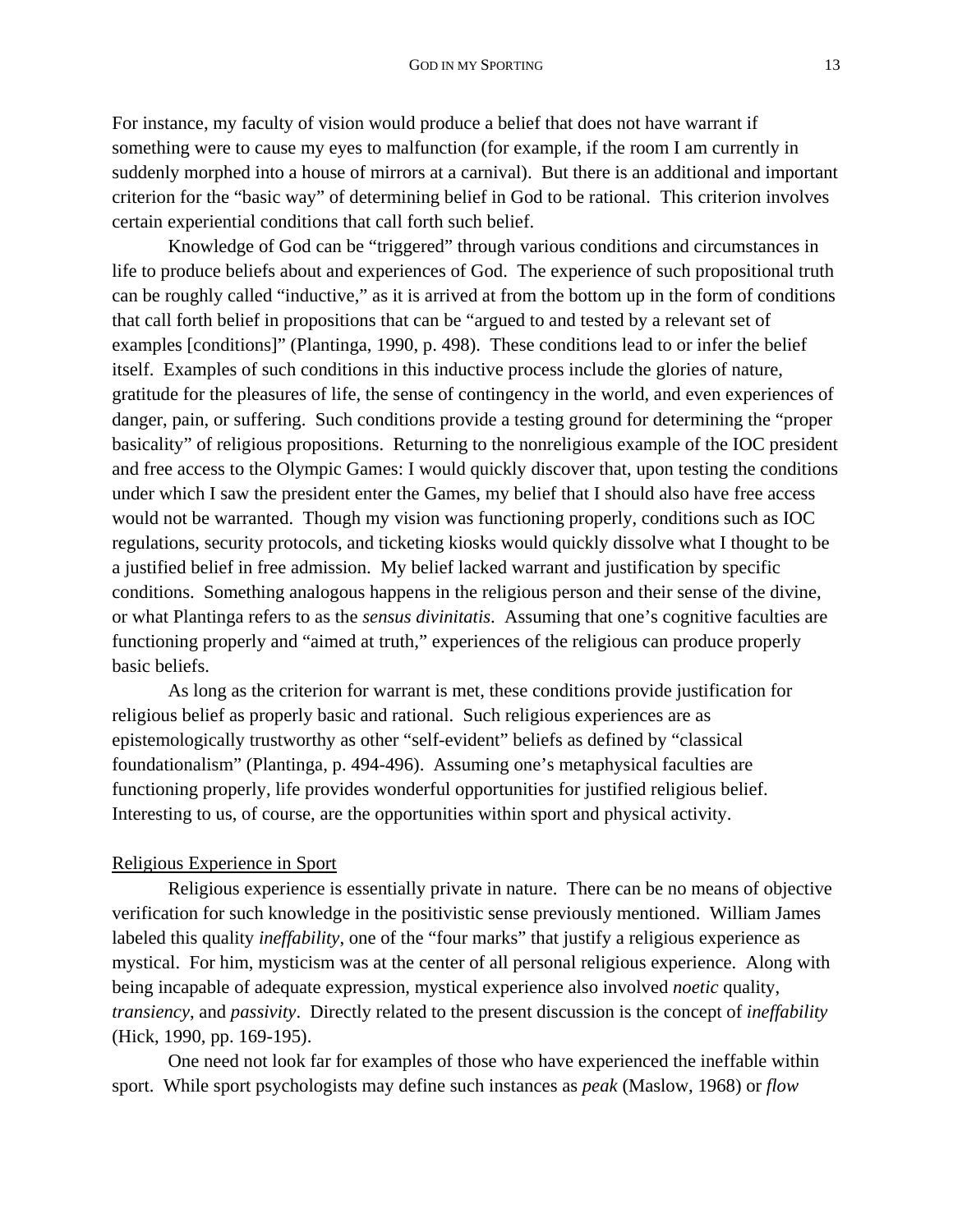(Csikszentmihalyi, 1990) experiences, those with certain metaphysical propensities see such instances as deeply religious. Philosophers with similar propensities have referred to this religious experience in different ways. One scholar labeled such experience "the supernatural as it discloses itself to the religious mind" (Farmer, 1943, p. 162). Biblical scholar N.T. Wright (2006) labels these "thin spaces" where the veil between heaven and earth is pulled thin. Alvin Plantinga calls such instances "conditions and circumstances that call forth belief in God" (Hick, 1990, p. 495).

According to these thinkers various circumstances in life produce beliefs about and experiences of God. Most people have participated in some sort of physical activity where the "glories of nature" were evident. Rock climbers, runners, hikers, and other outdoor athletes regularly encounter these glories. These and similar circumstances provide experiences of God. The religious person will naturally tend to agree with these sacred interactions; however, even those without "religious minds" ought to pause to consider such experiences in light of the argument already presented. Non-religious people should not hastily disregard these experiences as attempts to force irrational meaning onto secular activities. These experiences can produce valid and justified knowledge that, coupled with other evidence, might even trigger belief in God in a way similar to Antony Flew, the long-time atheist now turned theist (2007).

# Christian Worship in Sport

 Sport and physical activity are also avenues for expressing gratitude and worship to God for the pleasures of life. A line from the familiar movie *Chariots of Fire* provides an example. Eric Liddell, a distance runner who competed in the 1924 Olympic Games and won the gold medal, would later serve as a missionary to China. When asked why he bothered with the trivialities of running and physical training despite his preparation to be a missionary he replied, "God has made me for a purpose, for China. But he has also made me fast, and when I run I feel His pleasure." As professionals within a discipline centered on physical activity, we understand feelings of gratitude for the ability to participate in play and sport, and the pleasure that can come from such participation. Further, such participation can produce legitimate religious experience and the *sensus divinitatis*. For Christians and other religious adherents, sport can become an opportunity for worship. This holistic understanding of worship is echoed in the words of William Temple (1976):

> Worship is the submission of all of our nature to God. It is the quickening of conscience by His holiness, nourishment of mind by His truth, purifying of imagination by His beauty, opening of the heart to His love, and submission of will to His purpose. All this gathered up in adoration is the greatest of all expressions of which we are capable (Watson, p.157).

In this definition worship binds all of life together and gives it a clear focus. It brings unity to the diverse aspects of our lives. Zacharias (1998) agrees that, "worship is the supreme expression in life, the root from which life's branches grow and expressions flower...Worship is coextensive with life. Here the sacred and the secular meet" (p. 208). This conception of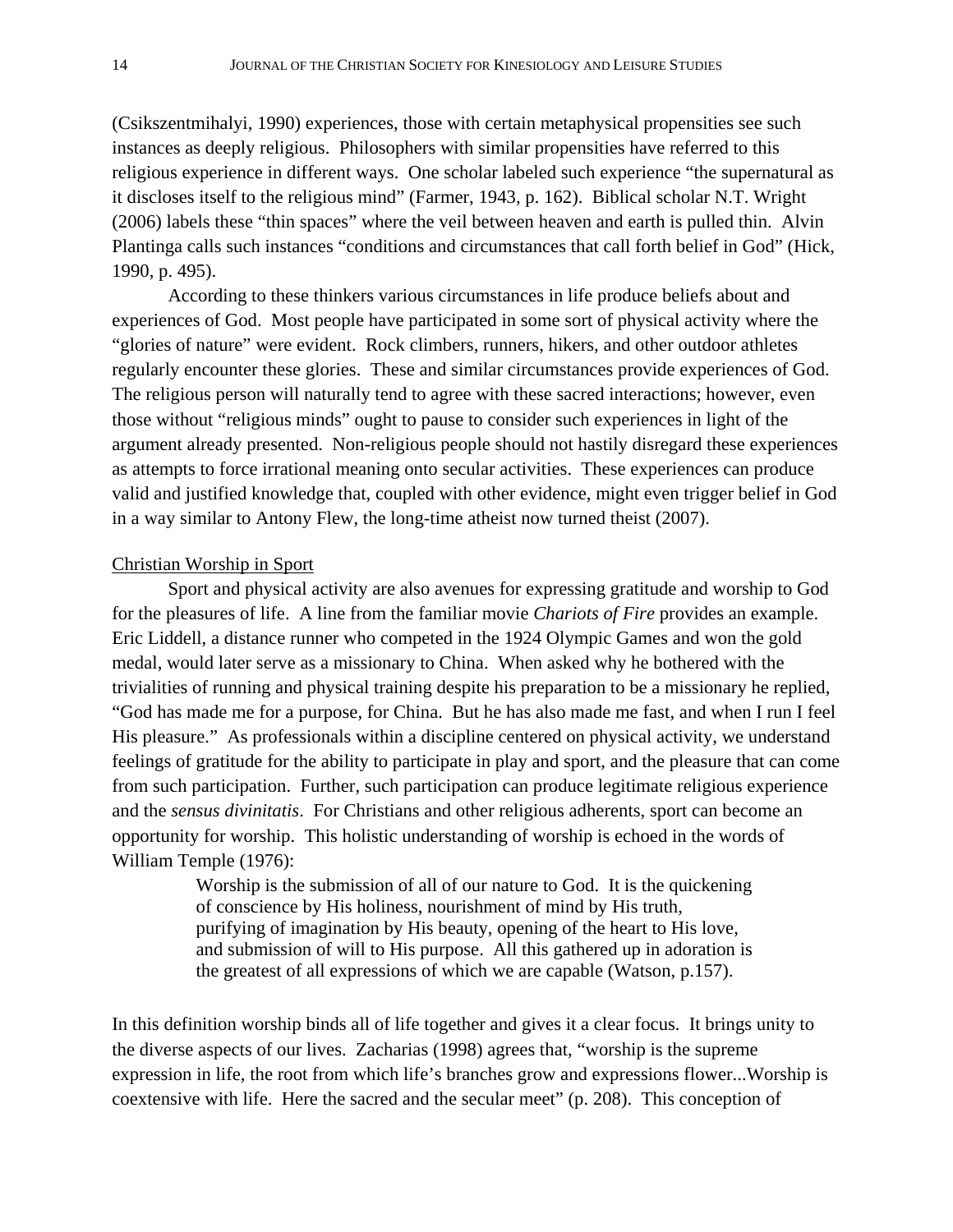worship is stable enough to include involvement with physical activity and sport. Thus, participation in physical activity can be a legitimate means of combining the sacred and the secular. However, play and sport are not ends in themselves, worthy of worship for their own sake. They are one of many of life's endeavors that provide an opportunity to worship God. When the object of worship becomes the sport experience itself, sport becomes religion. In the traditional conception of religion, this is paramount to idolatry**.** For Christians, a perspective on God's redemptive plan protects against such idolatry. Recognizing that the Judeo-Christian God will renew and transform space, time, *and matter* allows for a balance that neither rejects matter (i.e., the body) as worthless nor worships matter as an ultimate good. N.T. Wright (2008) summarizes, "the proper response to idolatry is therefore not dualism, the rejection of space, time, or matter as themselves evil or dangerous, but the renewed worship of the Creator God, which sets the context for the proper enjoyment and use of the created order without the danger of worshipping it." (p. 212).

### **Conclusion**

The present discussion framed some contemporary views of religious knowledge and experience, and provided justification for religious, and specifically Christian, experience in sport and physical activity. Sport as religion in the traditional sense would amount to a contrived substitution of the secular in place of the sacred. Sport does, however, provide circumstances in which participants experience God and the sacred. Knowledge gained from such circumstances has as much warrant as any of our other perceptual knowledge. As the religious person uses play and sport as a means toward the end of religious experience, rather than an end in itself, an encounter with a sacred God is possible.

 Incorporating such a view of sport and physical activity can help make our subject matter relevant to people in a way that transcends content knowledge. Infusing physical activity with relevance and meaning derived from religious experience will help in achieving lofty outcomes such as lifelong fitness participation and adherence to exercise programs. People enjoy those things that provide meaning and relevance to their lives. One challenge to sport and physical activity professionals is in presenting this opportunity for religious experience in ways that are inclusive and supportive rather than exclusive and divisive. Another challenge will be for kinesiology professionals to take Wuthnow's advice and examine the various effects of religion, and specifically Christianity, within the physical domain using social scientific and philosophical methods. Our discipline will benefit from the efforts.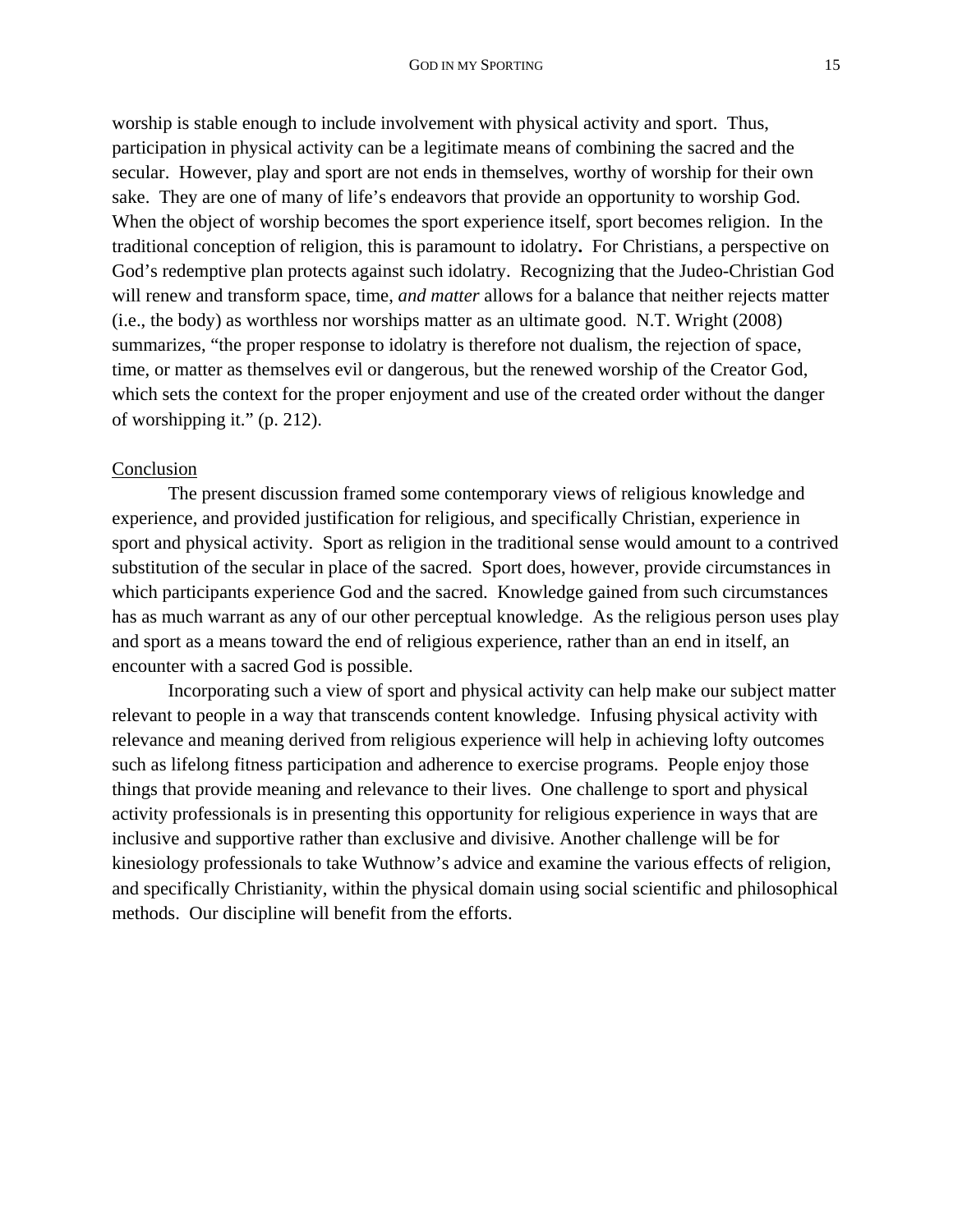References

- Bellah, R. (1967). Civil Religion in America. *Daedalus*, winter, 1-21.
- Cignall, A. (2002). Epistemology for Saints: Alvin Plantinga's Magnum Opus. *Christianity Today*, 8, 10, pp. 20-26.
- Dawkins, R. (2006). *The God Delusion*. Houghton Mifflin.
- Dennett, D. (2007). *Breaking the Spell: Religion as a Natural Phenomenon.* Penguin Books.
- Dreisbach, D. (1976). Paul Tillich's Doctrine of Religious Symbols. *Encounter*,37, pp. 326-343.
- Durkheim, E. (1915). *The Elementary Forms of Religious Life*. London: Allen and Unwin.
- Farmer, H. H. (1943). *Toward Belief in God*. New York: Macmillan.
- Flew, A. (2007). *There is a God: How the World's Most Notorious Atheist Changed His Mind*. Harper One.
- Harris, S. (2005). *The End of Faith: Religion, Terror and the Future ofRreason.* W.W. Norton.
- Hick, J. (1990). *Classical and Contemporary Readings in the Philosophy of Religion* (3<sup>rd</sup> ed.). Englewood Cliffs, NJ: Prentice Hall.
- Hitchens, C. (2007). *God is Not Great: How Religion Poisons Everything*. Twelve Books.
- http://www.usatoday.com/sports/nba/02playoffs/games/2002-05-03-sonics-spurs.htm
- Huizinga, J. (1955). *Homo Ludens: A Study of the Play-Element in Culture*. Boston: The Beacon Press.
- Hoffman, S. (1992). *Sport and Religion*. Champaign, IL: Human Kinetics.
- Kahan, D. (2002). Religiosity as a Determinant of Physical Activity: The Case of Judaism. *Quest, 54*, 97-115.
- Kahan, D. (2003). Islam and Physical Activity: Implications for American Sport and Physical Educators. *JOPERD, 74, 3*, 48-54.
- Moreland, J.P., & Nielson, K. (1993). *Does God Exist: The Debate Between Theists and Atheists*. Amherst, NY: Prometheus.
- Novak, M. (1976). *The Joy of Sports*. New York: Basic Books.
- Oriard, M. (1991). *Sporting with the Gods*. New York: Cambridge University Press.
- Plantinga, A. (2000). *Warranted Christian Belief*. New York: Oxford University Press.
- Plantinga, A. (1986). Intellectual Sophistication and Basic Belief in God. *Faith and Philosophy, 3*, 306-312.
- Rahner, H. (1972). *Man at Play*. New York: Herder & Herder.
- Slusher, H. (1967). *Man, Sport, and Existence*. Philadelphia: Lea & Febiger.
- Tillich, P. (1948). *The Shaking of the Foundations*. New York: Scribner's.
- Watson, D. (1976). *I Believe in Evangelism*. Grand Rapids, Mich.: Eerdmans.
- Wright, N.T. (2008). *Surprised by Hope: Rethinking Heaven, the Resurrection, and the Mission of the Church*. New York: Harper Collins.
- Wright, N.T. (2006). *Simply Christian: Why Christianity Makes Sense*. San Francisco: Harper.
- Wuthnow, R. (2003). Is there a Place for 'Scientific' Studies of Religion? *The Chronicle of Higher Education*, January 24, B10-B11.